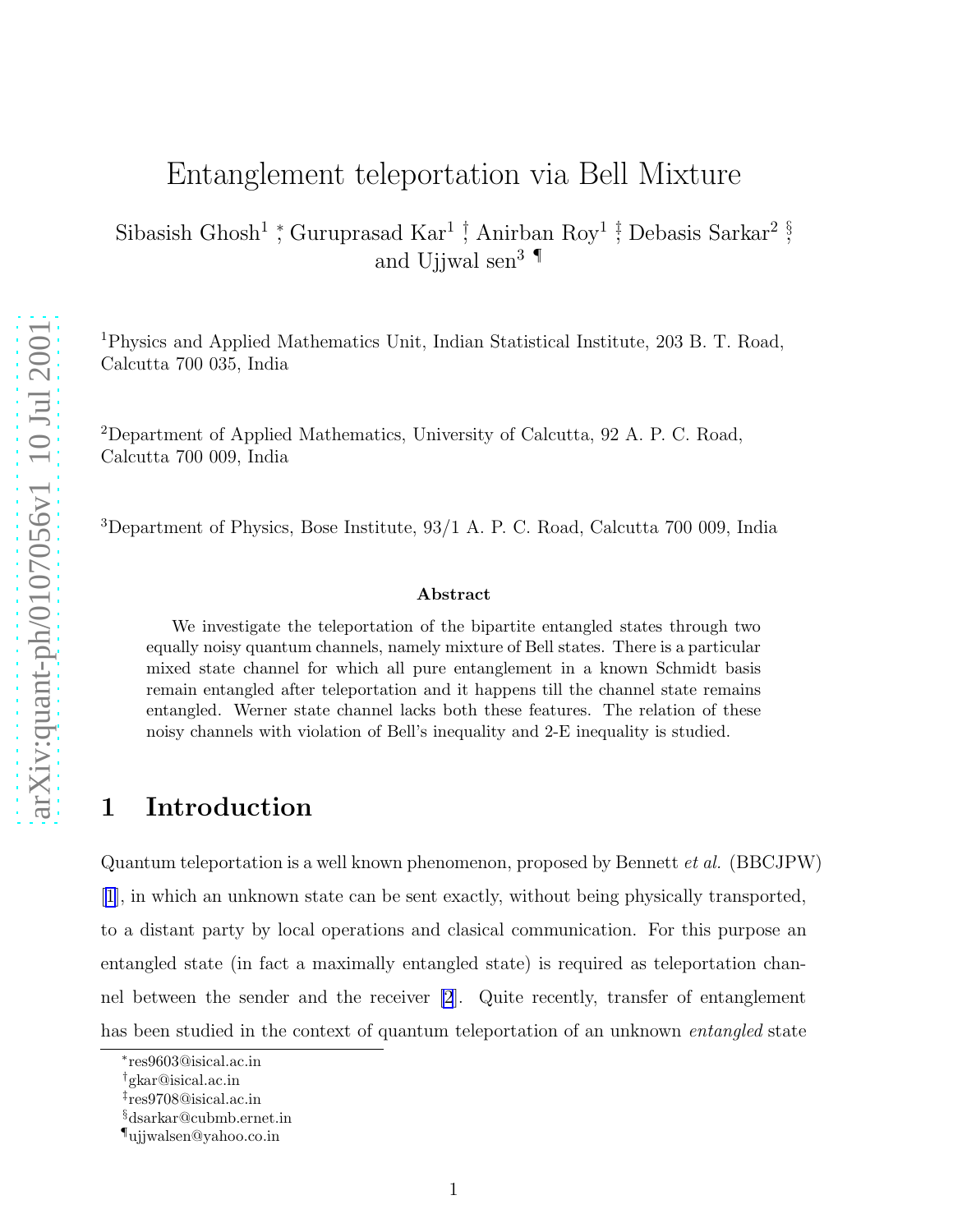through two equally noisy quantum channels [\[3](#page-6-0)]. Here by teleportation of entanglement we mean after teleportation the final two qubit state remains entangled, whatever the reduced density matrices of the final two qubit state be. An arbitrary two-qubit state  $\rho_{12}$ was taken as the unknown entangled state which was to be sent, perhaps inexactly, to  $B_1B_2$  where there were two noisy channels, one between  $A_1$  and  $B_1$  and another between  $A_2$  and  $B_2$ . The same entangled state, namely the Werner state [\[4](#page-6-0)], was taken for both channels and it was shown that entanglement of the unknown state can be completely lost during the teleportation even when the channel is quantum correlated. At this point one should note the point that the Werner channel would stop teleporting entanglement depends solely on the maximally entangled fraction (MEF)[[5\]](#page-6-0) of the channel and irrelevant of whether the entangled state to be teleported is known or unknown. For a given Werner channel, it starts teleporting pure entanglement (i.e final state remain entangled after being teleported) if it is sufficiently entangled i.e MEF of the Werner state is greater than  $1/\sqrt{3}$  (MEF >  $1/\sqrt{3}$ ). There is no Werner state channel which can teleport all the entanglement known or unknown. In this regard we search for some mixed channel which can teleport all pure entanglement where Schmidt basis of states is known. Here by "all entanglement", we mean a class of states whose entanglement ranges continuously from 0 to 1, with respect to some measure.

In this paper, we study the teleportation of pure entanglement in the above sense where Bell mixtures are considered as cahnnel state. We provide sufficient conditions, the channel state has to satisfy for teleporting at least one pure entanglement as well as full range of pure entanglement. We also study how this sufficient condition is related to violation of Bell's inequality [\[6\]](#page-6-0) and 2-E inequality [\[7](#page-6-0)]. it is shown that there really exist such mixed state channels (mixture of two Bell states) which can teleport all pure entanglement from the plane spanned by an arbitrary but fixed Schmidt basis. Another important feature of this channel is that,unlike the Werner channel, it can teleport entanglement as long as it itself remains entangled.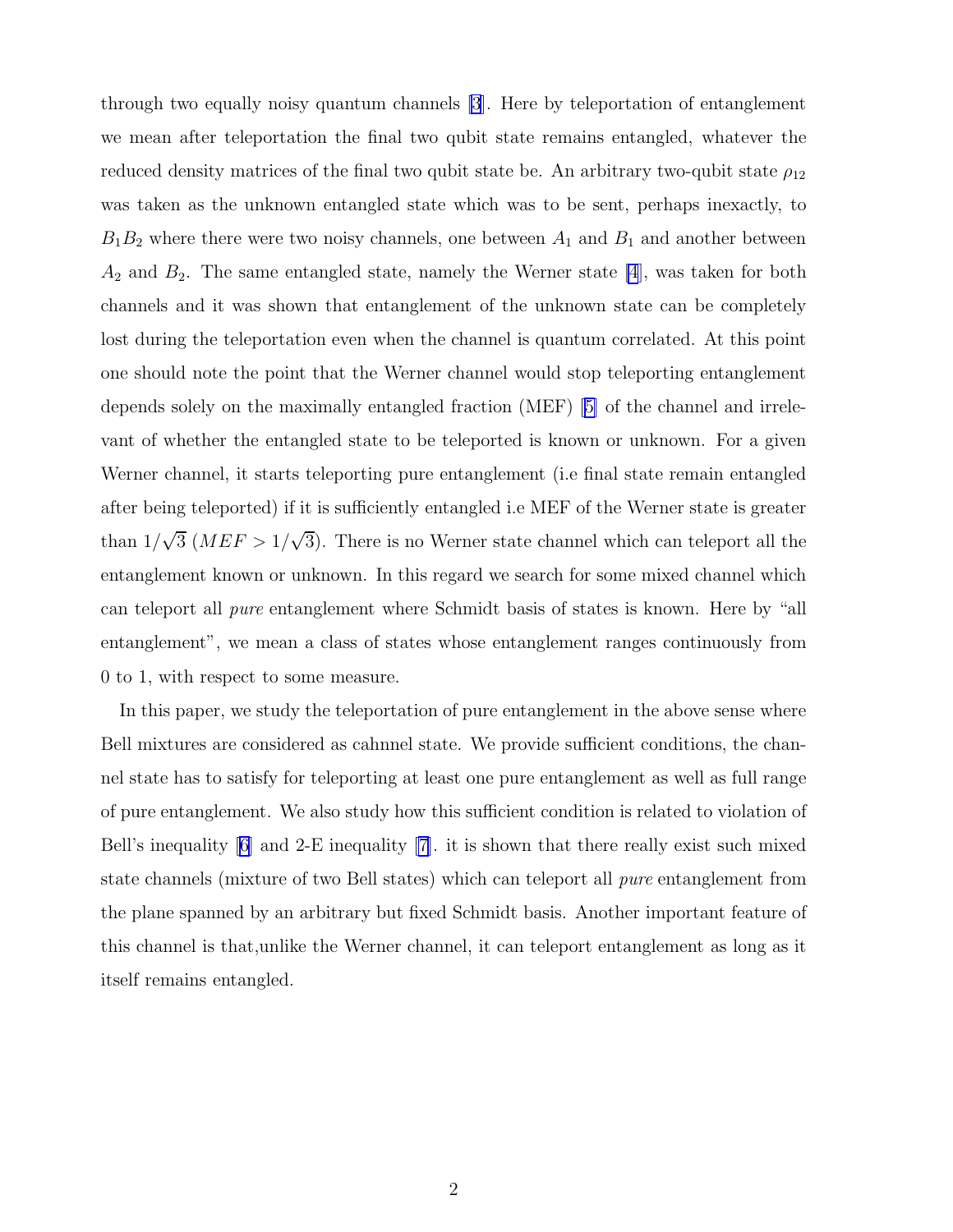### 2 Bennett protocol and mixture of Bell states

Consider the following situation.  $A_1$  and  $B_1$  are sharing a state which is a mixture of two Bell states

$$
wP[|\Psi^+\rangle] + (1-w)P[|\Psi^-\rangle],
$$

where  $|\Psi^{\pm}\rangle = (1/\sqrt{2})(|01\rangle \pm |10\rangle)$  and  $0 \le w \le 1$ .  $A_2$  and  $B_2$  are also sharing the same state. Now  $A_1$ ,  $A_2$  are sharing an entangled state of two particle 1 and 2 respectively, which they want to telport through these noisy channels to  $B_1, B_2$ . Let the state shared by  $A_1$ ,  $A_2$  be  $|\phi\rangle = \alpha|00\rangle + \beta|11\rangle$  (with  $|\alpha|^2 + |\beta|^2 = 1$ ). Now  $A_1$ ,  $B_1$  follow a teleportation protocol (from now on which we call as  $\mathcal{P}_{|\Psi^+\rangle}$ ) and  $A_1$  wants to teleport the state of 1 to  $B_1$  [\[8\]](#page-6-0) by that protocol. The same protocol is used by  $A_2$  and  $B_2$ . Finally the state shared between  $B_1$ ,  $B_2$  is given by

$$
\begin{bmatrix}\n|\alpha|2 & 0 & 0 & (2w-1)^2 \alpha \beta^* \\
0 & 0 & 0 & 0 \\
0 & 0 & 0 & 0 \\
(2w-1)^2 \alpha^* \beta & 0 & 0 & |\beta|^2\n\end{bmatrix}
$$

which is inseparable whenever  $w \neq 1/2$ . Interestingly, only for  $w = 1/2$  the channel itself becomes separable. Note that each of the reduced density matrices of the final state is same as the corresponding ones of the initial state. Thus the mapping  $\tilde{V}$  from Hilbert-Schmidt space of particle 1(2) to that of particle  $B_1(B_2)$  is given by  $\tilde{V} : I \rightarrow I$ ,  $\tilde{V}$  :  $\sigma_z \mapsto \sigma_z$ . We provide an example of a mixed state as channel which can teleport any pure entanglement where the Schmidt basis of such states is known, unless the channel itself becomes disentangled.

We remember that Werner channels lack both these features: firstly Werner channels cannot teleport all entanglement and secondly it can teleport entanglement only when it is sufficiently entangled (when  $MEF > 1/\sqrt{3}$ ).

It can be easily shown that all entanglement in a unknown Schmidt basis can not be teleported through this kind of channel.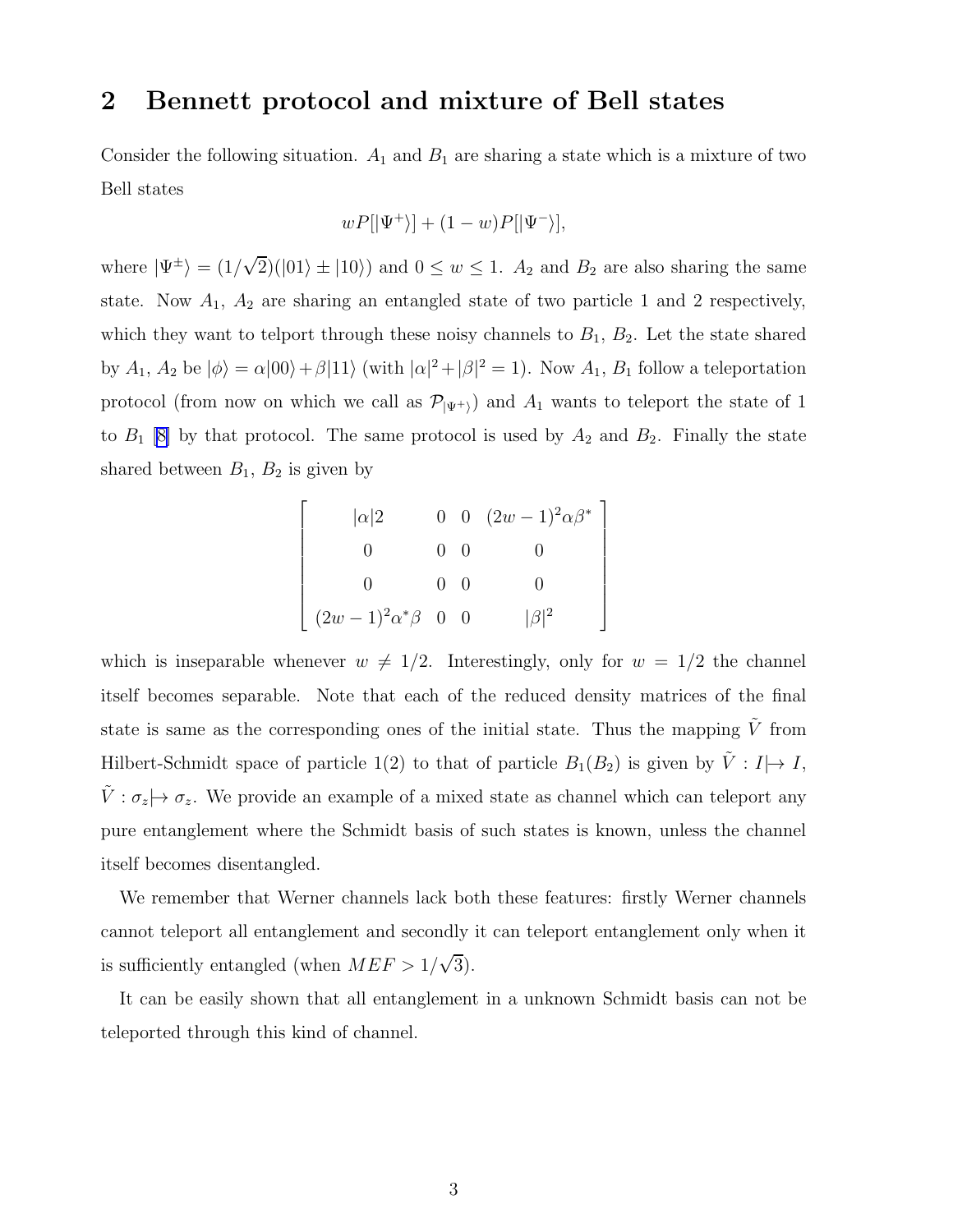# 3 Sufficient condition for teleportation of entanglement

Next we consider the most general channel state between  $A_i$  and  $B_i$  ( $i = 1, 2$ ) for which there exists a teleportation protocol which maps the basis operators of Hilbert-Schmidt space of one particle to the Hilbert-Schmidt space of another particle in the following way:

$$
\tilde{V}: I \mid \rightarrow I, \ \tilde{V}: \sigma_i \mid \rightarrow \lambda_i \sigma_i \ (i=x, y, z),
$$

where  $\lambda_i$ 's are real numbers s.t.  $|\lambda_i| \leq 1$ . Now we show that when  $\lambda_x^2 + \lambda_y^2 + \lambda_z^2 > 1$ , the channel can teleport at least one entangled state. Consider the maximally entangled state  $(1/\sqrt{2})(|00\rangle+|11\rangle), |0\rangle, |1\rangle$  being eigenstates of  $\sigma_z$ . After the teleportation, the state becomes

$$
\frac{1}{4} \begin{bmatrix} 1 + \lambda_z^2 & 0 & 0 & \lambda_x^2 + \lambda_y^2 \\ 0 & 1 - \lambda_z^2 & \lambda_x^2 - \lambda_y^2 & 0 \\ 0 & \lambda_x^2 - \lambda_y^2 & 1 - \lambda_z^2 & 0 \\ \lambda_x^2 + \lambda_y^2 & 0 & 0 & 1 + \lambda_z^2 \end{bmatrix}
$$

which remains entangled if and only if

$$
\lambda_x^2 + \lambda_y^2 + \lambda_z^2 > 1.
$$

Let us provide an example of a channel state and a teleportation protocol which realizes the map  $\tilde{V}$ . If one takes the teleportation protocol to be  $\mathcal{P}_{|\Psi^+|}$  [\[8](#page-6-0)] and takes the channel state as a mixture of four Bell states, then the map  $\tilde{V}$  is realised through this teleportation processin the following way [[9\]](#page-6-0): Let the channel state be  $\rho_{ch} = w_1 P[\Psi^+] + w_2 P[\Psi^-] +$  $w_3P[\Phi^+] + w_4P[\phi^-]$ ,  $(w_i \ge 0, i = 1, 2, 3, 4 \text{ and } \sum_{i=1}^4 w_i = 1)$  and if one follows the above mentioned teleportation protocol, one realises the map  $\tilde{V}$  with  $\lambda_x = w_1 - w_2 + w_3 - w_4$ ,  $\lambda_y =$  $w_1 - w_2 - w_3 + w_4$ ,  $\lambda_z = w_1 + w_2 - w_3 - w_4$ .

It is clear that just nonzero entanglement of channel state  $\rho_{ch}$  does not guarantee entanglement teleportation (see for example, ref.[[3\]](#page-6-0)). In the absence of any necessary condition on the channel state for teleporting pure entanglement, we inquire for some sufficient physical condition on the channel state, namely its relation with violation of Bell's inequality [\[6\]](#page-6-0) and 2–E inequality[[7\]](#page-6-0).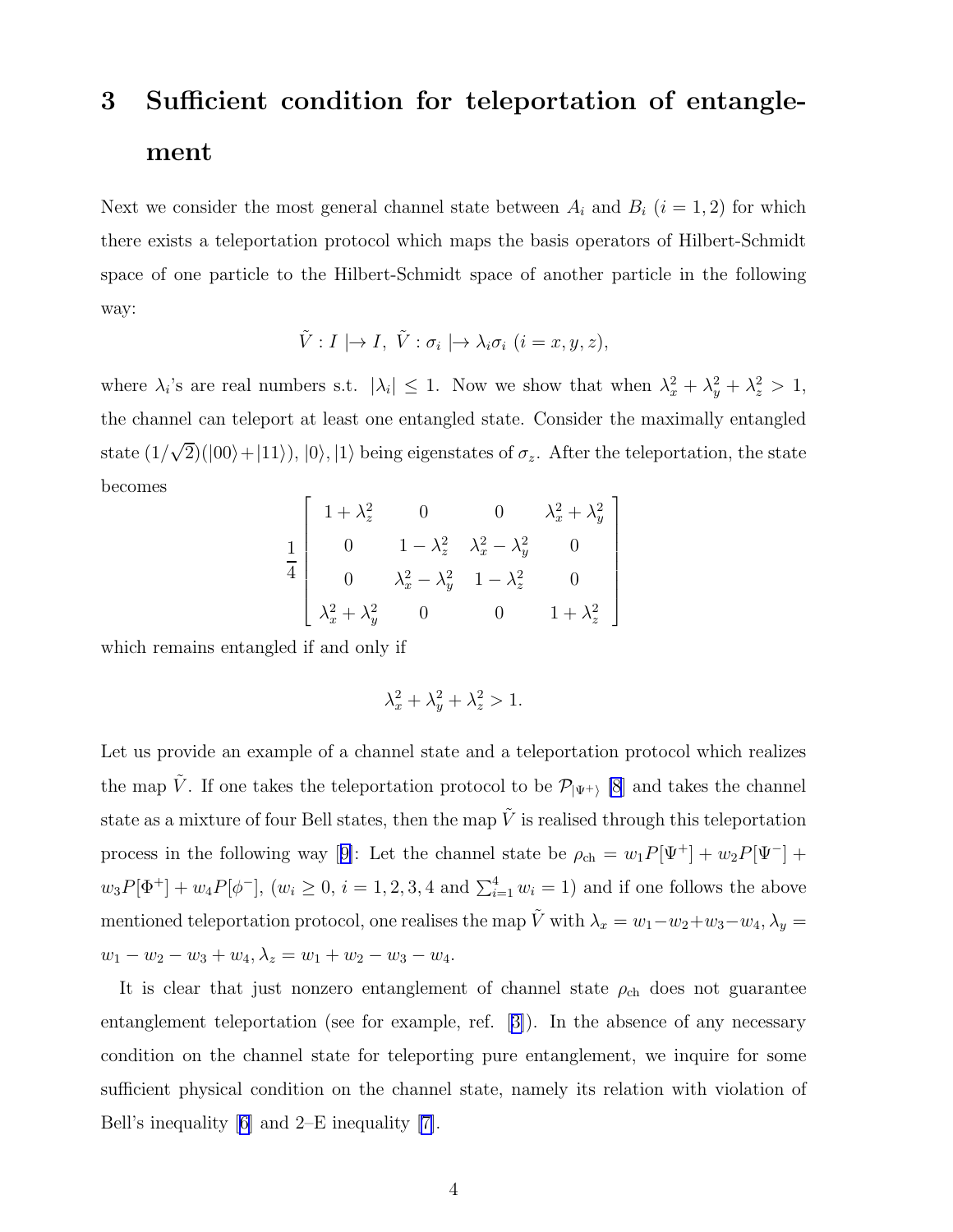(1) The channel state (Bell Mixture) between  $A_i$  and  $B_i$  ( $i = 1, 2$ ) can teleport at least one pure entanglement if it violates Bell's inequality. Following Horodecki's result [\[6](#page-6-0)] a two qubit state  $\rho$  violates Bell's inequality iff the sum of two greatest eigenvalues of  $T_{\rho}^{T}T_{\rho}$  is greater than 1, where  $T_{\rho}$  is the T matrix of  $\rho$  in the standard Hilbert-Schmidt representation [\[6](#page-6-0)].

Now the state  $\rho_{ch}$  violates Bell's inequality iff

$$
\max[[\{2(w_1+w_3)-1\}^2+\{2(w_1+w_4)-1\}^2], [\{2(w_1+w_3)-1\}^2+\{2(w_3+w_4)-1\}^2],
$$
  

$$
[2(w_4+w_3)-1^2+2(w_1+w_4)-1^2]]>1,
$$

i.e.

$$
\max[(\lambda_x^2 + \lambda_y^2), (\lambda_z^2 + \lambda_y^2), (\lambda_x^2 + \lambda_z^2)] > 1,
$$

which is stronger than  $\lambda_x^2 + \lambda_y^2 + \lambda_z^2 > 1$ .

(2) The channel state can teleport some pure entangelement if it violates the 2-E inequality[[7](#page-6-0)].

2-E inequality for bipartite density matrix is given by

$$
S_2(\rho_{12}) \ge \max\{S_2(\rho_1), S_2(\rho_2)\}\
$$

where  $\rho_1$  and  $\rho_2$  are the reduced density matrices of  $\rho_{12}$  and

$$
S_2(\rho) = -\ln \text{Tr}\rho^2
$$

One can easily check that the state  $\rho_{ch}$  violates the 2-E inequality [\[7\]](#page-6-0) iff  $\lambda_x^2 + \lambda_y^2 + \lambda_z^2 > 1$ . Thus if the channel state  $\rho_{ch}$  violates 2-E inequality at least one entanglement can be teleported through this channel.

One should note that for Werner state channel (*i.e.*,  $w_2 = w_3 = w_4$ ), violation of 2-E inequality is necessary and sufficient condition for teleporting at least one entanglement.

## 4 Teleportation of All Pure Entanglement

Now we consider the special case where any one of the  $\lambda$ 's say,  $\lambda_z = 1$  and the rest, *i.e.*,  $\lambda_x$ ,  $\lambda_y \neq 0$ . And we want to teleport the state  $\alpha|00\rangle + \beta|11\rangle$  (where  $\sigma_z|0\rangle = |0\rangle$  and  $\sigma_z|1\rangle =$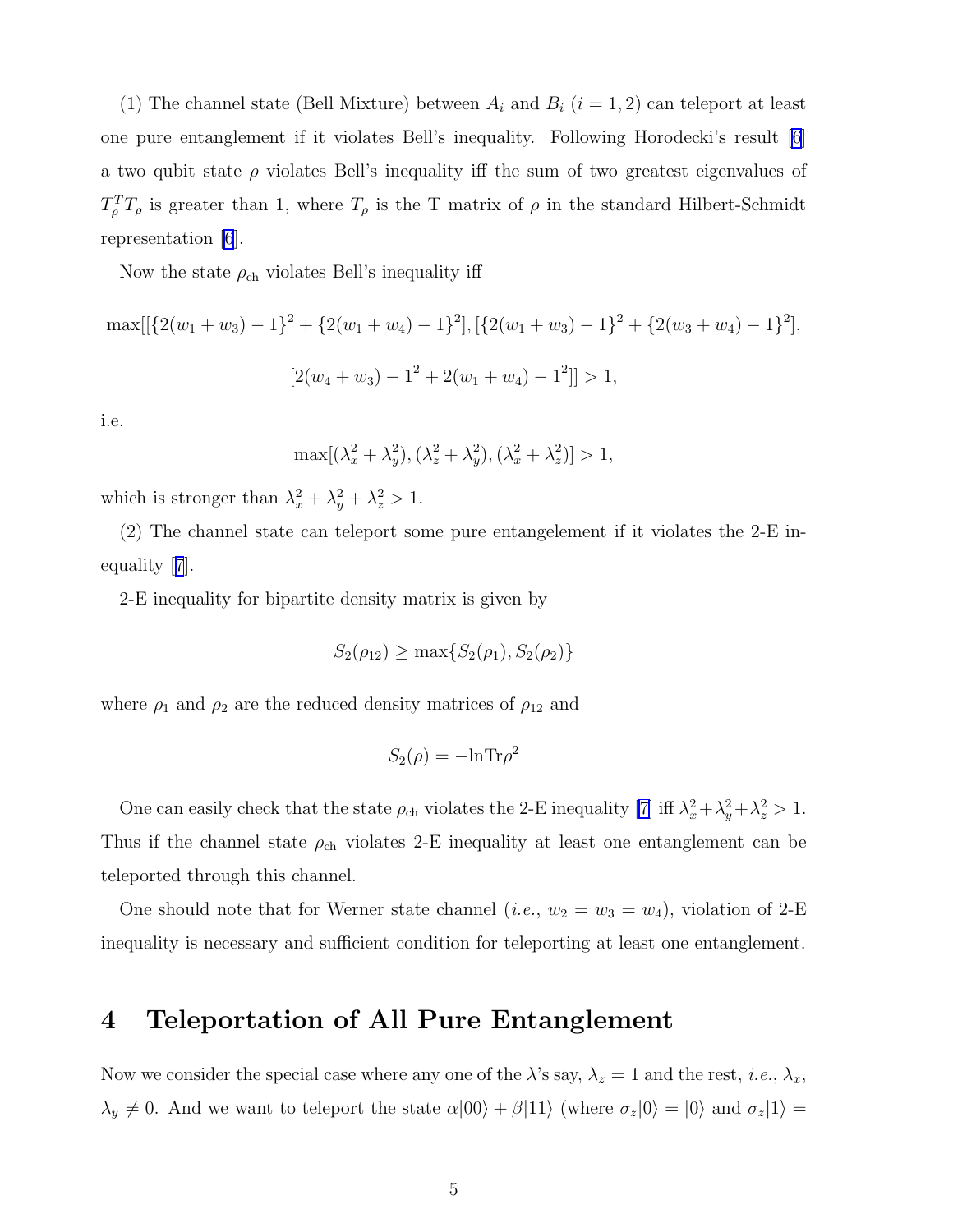$-|1\rangle$  and  $|\alpha|^2 + |\beta|^2 = 1$ ) by using our teleportation protocol  $\mathcal{P}_{|\Psi^+\rangle}$ , given by the corresponding map  $\tilde{V}$ . So after teleportation, this state becomes

$$
\begin{bmatrix}\n|\alpha|^2 & 0 & 0 & \frac{\alpha^* \beta (\lambda_x - \lambda_y)^2 + \alpha \beta^* (\lambda_x + \lambda_y)^2}{4} \\
0 & 0 & \frac{\text{Re}\{\alpha \beta^*\} (\lambda_x^2 - \lambda_y^2)}{2} & 0 \\
0 & \frac{\text{Re}\{\alpha \beta^*\} (\lambda_x^2 - \lambda_y^2)}{2} & 0 & 0 \\
\frac{\alpha^* \beta (\lambda_x + \lambda_y)^2 + \alpha \beta^* (\lambda_x - \lambda_y)^2}{4} & 0 & 0 & |\beta|^2\n\end{bmatrix}
$$

which is entangled for all nonzero  $\alpha$ ,  $\beta$ . We now show that a mixture of two Bell states is the only solution of the map  $\tilde{V}$  in this special case.

Consider the channel state as  $\rho_{ch} = w_1 P[\Psi^+] + w_2 P[\Psi^-] + w_3 P[\Phi^+] + w_4 P[\Phi^-]$  where  $w_1 + w_2 + w_3 + w_4 = 1$  and  $w_1, w_2, w_3, w_4 \geq 0$ . If we use the protocol  $\mathcal{P}_{|\Psi^+\rangle}$ , then the mapping for  $\sigma_z$  is  $\sigma_z \rightarrow (w_1 + w_2 - w_3 - w_4)\sigma_z$ . So  $\lambda_z = w_1 + w_2 - w_3 - w_4 = 1$  gives us  $w_1 + w_2 = 1$  and  $w_3 = w_4 = 0$ . Again, for the same channel  $\lambda_x (= w_1 - w_2 - w_3 + w_4)$  and  $\lambda_y(= w_1 - w_2 + w_3 - w_4)$ , both has to be nonzero. And so  $w_1 \neq w_2$ . Hence mixtures of two Bell states with unequal weights are the only solutions. The other feature to be noted is that after teleportation through this type of channel, the marginal density matrices of the pure states of type  $\alpha|00\rangle + \beta|11\rangle$ , remain unchanged, whereas, in case of Werner channel the marginal density matrices of no entangled state remain unchanged.

Thus a sufficient condition that a channel realising the map  $(\tilde{V} : I | \to I, \sigma_i | \to \lambda_i \sigma_i)$  i  $(x, y, z)$  can teleport all pure entanglement (in a known basis) is that one of  $\lambda_i$ 's, say  $\lambda_z = 1$  and  $\lambda_x, \lambda_y \neq 0$ .

### 5 Discussion

In this paper, we investigated the effects of noisy channels on the entanglement in entanglement teleportation. Here we have shown that the channel composed of mixture of two Bell states with unequal weight can teleport a full range of pure entanglement (although non-universally, i.e in a fixed basis), whereas the Werner channel can not teleport all such entanglements. In this respect one can easily see that to teleport any pure entanglement, the channel should violate 2-E inequality.